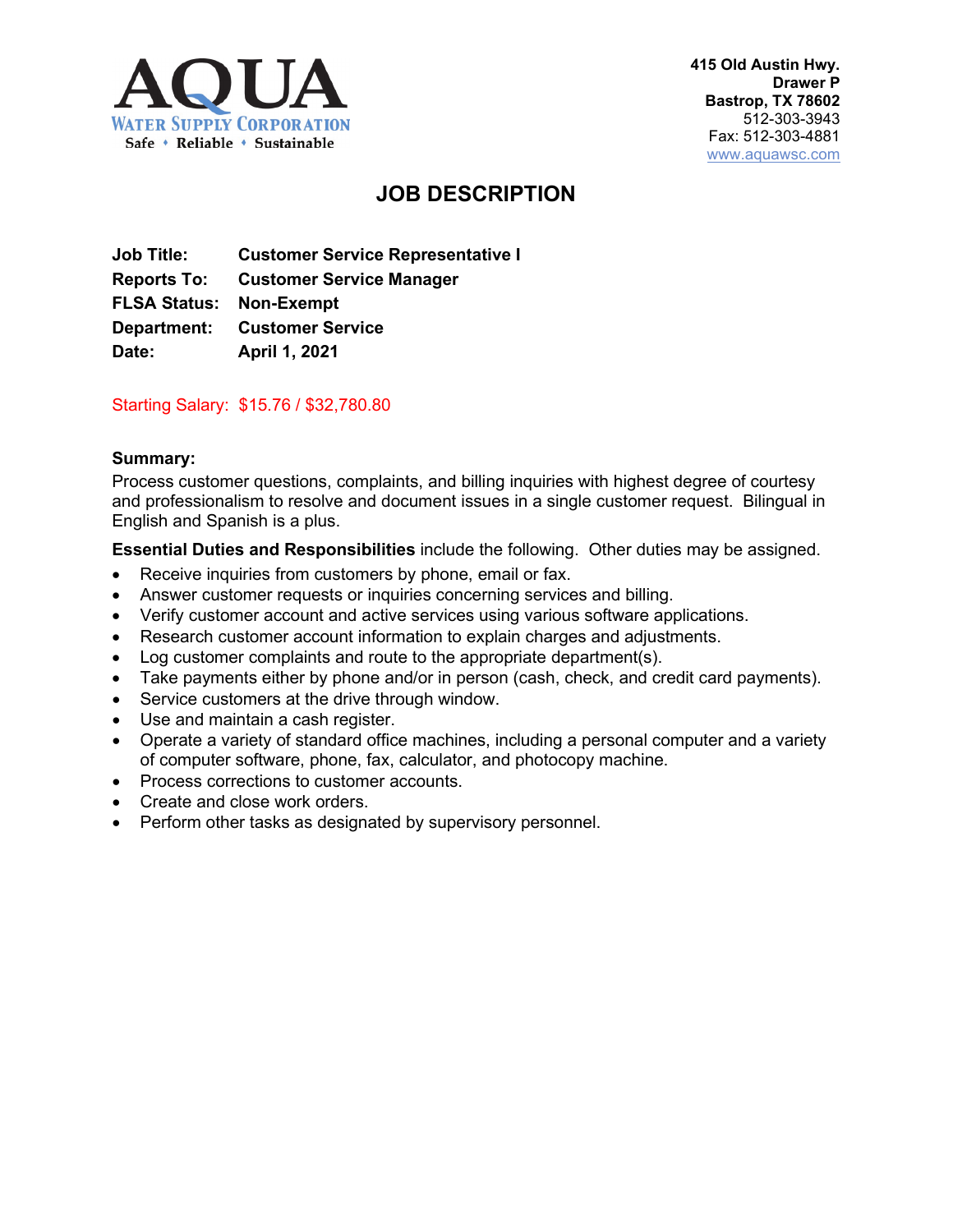#### **Qualifications:**

To perform this job successfully, an individual must be able to perform each essential duty satisfactorily. The requirements listed below are representative of the knowledge, skill, and/or ability required. Reasonable accommodations may be made to enable individuals with disabilities to perform the essential functions.

#### **Education/Experience:**

High school diploma or general education degree (GED); one (1) year experience as a customer service representative or related experience; or equivalent combination of education and experience.

## **Language Ability:**

Ability to read and comprehend simple instructions, short correspondence, and memos. Ability to write simple correspondence. Ability to effectively present information in one-on-one and small group situations to customers, clients, and company employees.

## **Math Ability:**

Ability to add and subtract two digit numbers and to multiply and divide with 10's and 100's. Ability to perform these operations using units of American money and weight measurement, volume, and distance.

## **Reasoning Ability:**

Ability to apply common sense understanding to carry out detailed but uninvolved written or oral instructions. Ability to deal with problems involving a few concrete variables in standardized situations.

## **Computer Skills:**

Work Order Processing, Word Processing, Excel, E-Mail, Internet Software.

## **Other Knowledge, Skills, & Abilities:**

None required for this position. Additional customer service training may be required.

## **Certificates and Licenses:**

None required for this position.

#### **Supervisory Responsibilities:**

This position has no supervisory responsibilities.

#### **Work Environment:**

The work environment characteristics described here are representative of those an employee encounters while performing the essential functions of this job. Reasonable accommodations may be made to enable individuals with disabilities to perform the essential functions.

While performing the duties of this job, the employee is occasionally exposed to work near moving mechanical parts and risk of electrical shock. The noise level in the work environment is usually moderate.

#### **Physical Demands:**

The described physical demands are representative of those that must be met by an employee to successfully perform the essential functions of this job. Reasonable accommodations may be made to enable individuals with disabilities to perform the essential functions.

While performing the duties of this job, the employee regularly uses hands to finger, handle, or feel; reach with hands and arms; and talk or hear. The employee is frequently required to stand, walk, or sit. The employee may occasionally lift and/or move up to 25 pounds.

Specific vision abilities required by this job include close vision, distance vision, depth perception, and ability to adjust focus.

#### **Please send resume and application to**